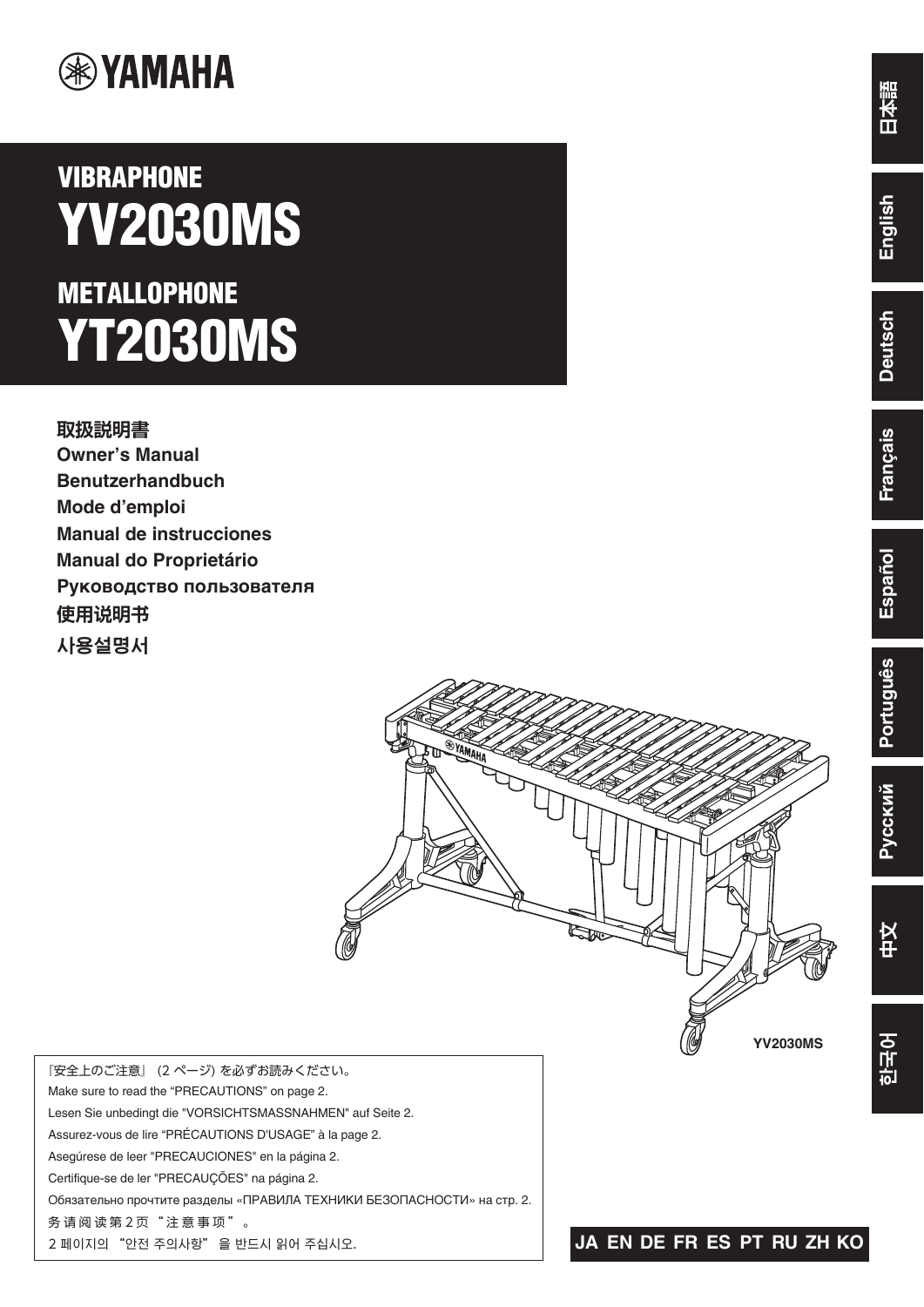# **PRECISION**

### PLEASE READ CAREFULLY BEFORE PROCEEDING

Please keep this manual in a safe and handy place for future reference.

## **CAUTION**

**Always follow the basic precautions listed below to avoid the possibility of physical injury to you or others, or damage to the instrument or other property. These precautions include, but are not limited to, the following:**

#### Do not open

- Repairs or part replacement should not be attempted unless instructions are provided in the manual.
- Do not disassemble the gas spring. Since high-pressure gas is sealed inside the gas spring, any attempt to disassemble it is dangerous and creates a high risk of injury.

#### **Assembly**

• Assemble the instrument in the proper sequence by following the assembly instructions in this manual. Also, make sure to tighten the screws or bolts regularly. Failure to do so might result in damage to the instrument or the instrument overturning, and possibly causing injury.

#### Transportation and Installation

- When assembling or moving the instrument, always use two or more people. Failure to do so might result in damage to the instrument or the instrument overturning, and possibly causing injury.
- Do not place the instrument in an unstable position where it might accidentally fall over.
- Lock both left and right casters except when moving or transporting the instrument. Failure to do so might result in the instrument moving or overturning, and possibly causing injury.
- When lifting and transporting the instrument, support the side frames with two or more people.
- The instrument should only be moved across smooth, flat surfaces when using the casters. On a sloped, unstable or gravel surface, the instrument may overturn or run out of control, and possibly cause injury.
- Never run when moving or transporting the instrument using the casters. Doing so can result in the instrument running out of control, hitting an obstacle or wall and causing serious injury.
- Do not go near the instrument during an earthquake. Strong shaking during an earthquake could cause the instrument to move or tip over, resulting in damage to the instrument or its parts, and possibly causing injury.

#### **Handling**

- When the instrument rattles, makes noise or vibrates, immediately stop using it, and then tighten all screws again. Failure to do so might result in the instrument overturning, and possibly causing injury.
- (YV2030MS only) Never touch the rotating pulleys. Doing so can result in pinching your fingers, etc.
- Do not insert your hand or foot in any gaps on the casters or active part of the pedal. Doing so can result in pinching your hand or foot, and possibly cause injury.
- Do not play around the instrument. Doing so can result in bumping into the instrument, and possibly causing injury. It also may cause the instrument to overturn. Do not allow children to play around the instrument.
- Do not lean, rest your weight or place heavy objects on the instrument. Doing so can result in the instrument overturning, damage to the tone bars or frame, or causing injury to you or others.
- Do not use the mallets for anything other than playing the instrument. Doing so can result in injury or accidents. Do not allow children to use the mallets in any way that may pose a danger to themselves or others.
- Keep small parts out of the reach of infants. Your children may accidentally swallow them.

Yamaha cannot be held responsible for damage caused by improper use or modifications to the instrument.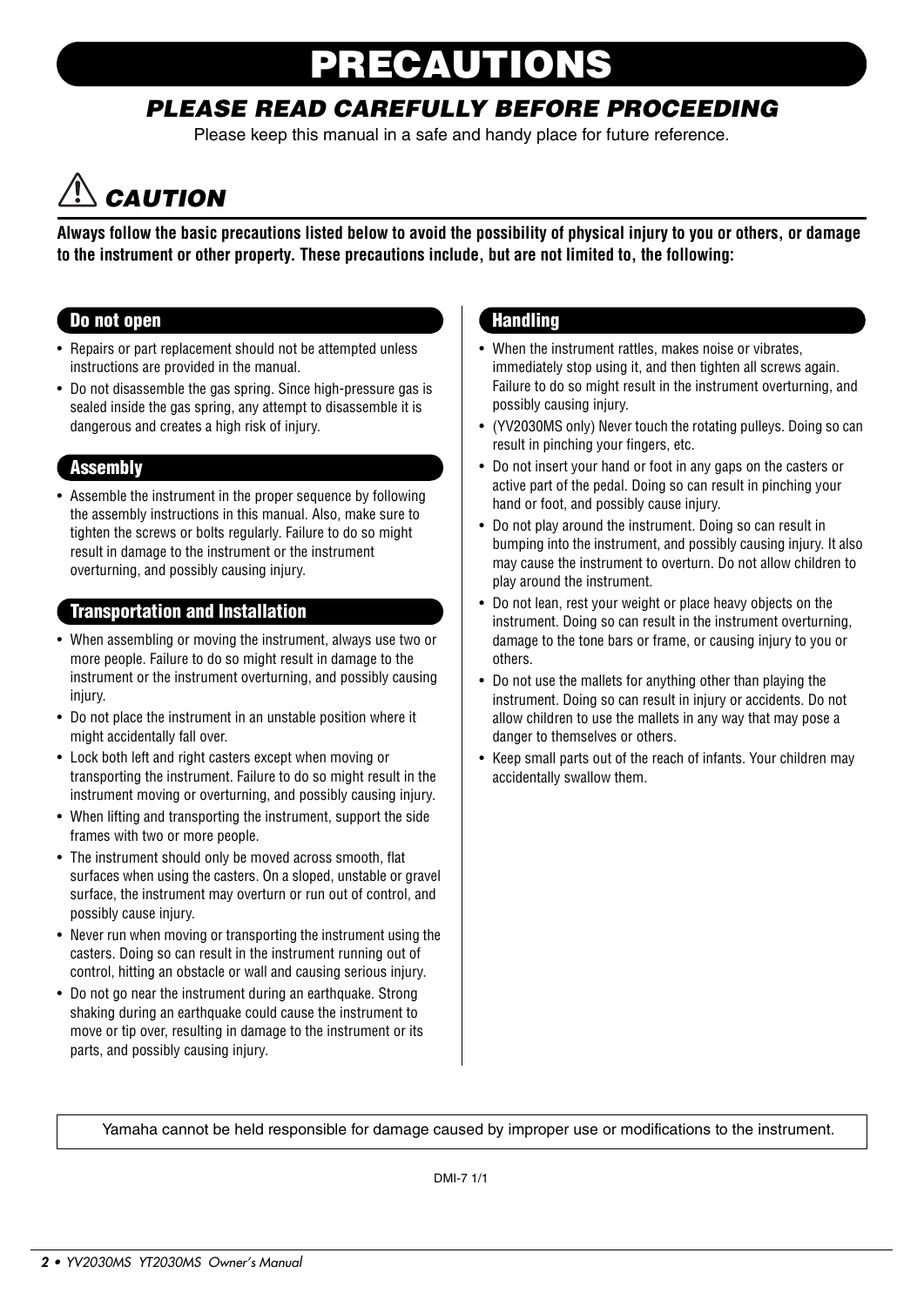### **NOTICE**

**To avoid the possibility of damage to the product, follow the notices below.**

#### **Handling**

- **Do not strike the tone bars with glockenspiel mallets or any other solid objects. Doing so can dent or scratch the tone bars or alter their pitch.**
- **Do not use the instrument in locations with poor ventilation.**
- **When moving the instrument, make sure that all caster stoppers are released. Lift the instrument slightly whenever moving it over surfaces that are not smooth or flat.**
- **When moving the instrument, move it gently avoiding shocks and impacts. The instrument is sensitive to shocks and may become damaged.**
- **If the instrument is often moved, screws, parts, etc., may become loose. After moving the instrument, check and make sure all screws, parts, etc., are firmly fastened. Firmly tighten all loose items.**
- **Do not apply excessive force to lift the frame end as it may pull the gas spring off from the leg.**
- **Do not expose the instrument to rain, water, excessive dust or vibrations, or extreme cold or heat (such as in direct sunlight, near a heater, or in a car during the day) to prevent the possibility of instrument disfiguration or malfunction.**
- **Do not place vinyl, plastic or rubber objects on the instrument, since this might discolor the instrument.**

#### **Maintenance**

**• When cleaning the tone bars, wipe with a soft and dry cloth. Stains that are still visible may be wiped using off with a small amount of ethyl alcohol applied to a soft cloth. Do not use paint thinners, solvents or a wet cloth.**

### INFORMATION

#### **Casters**

**Before playing the instrument, make sure that the casters and legs are parallel. As the angle between the leg and the caster approaches at a right angle, a rattling sound is more likely to be generated from the caster when playing.**



#### **About this manual**

- **The illustrations as shown in this manual are for instructional purposes only, and may appear somewhat different from those on your instrument.**
- **The company names and product names in this manual are the trademarks or registered trademarks of their respective companies.**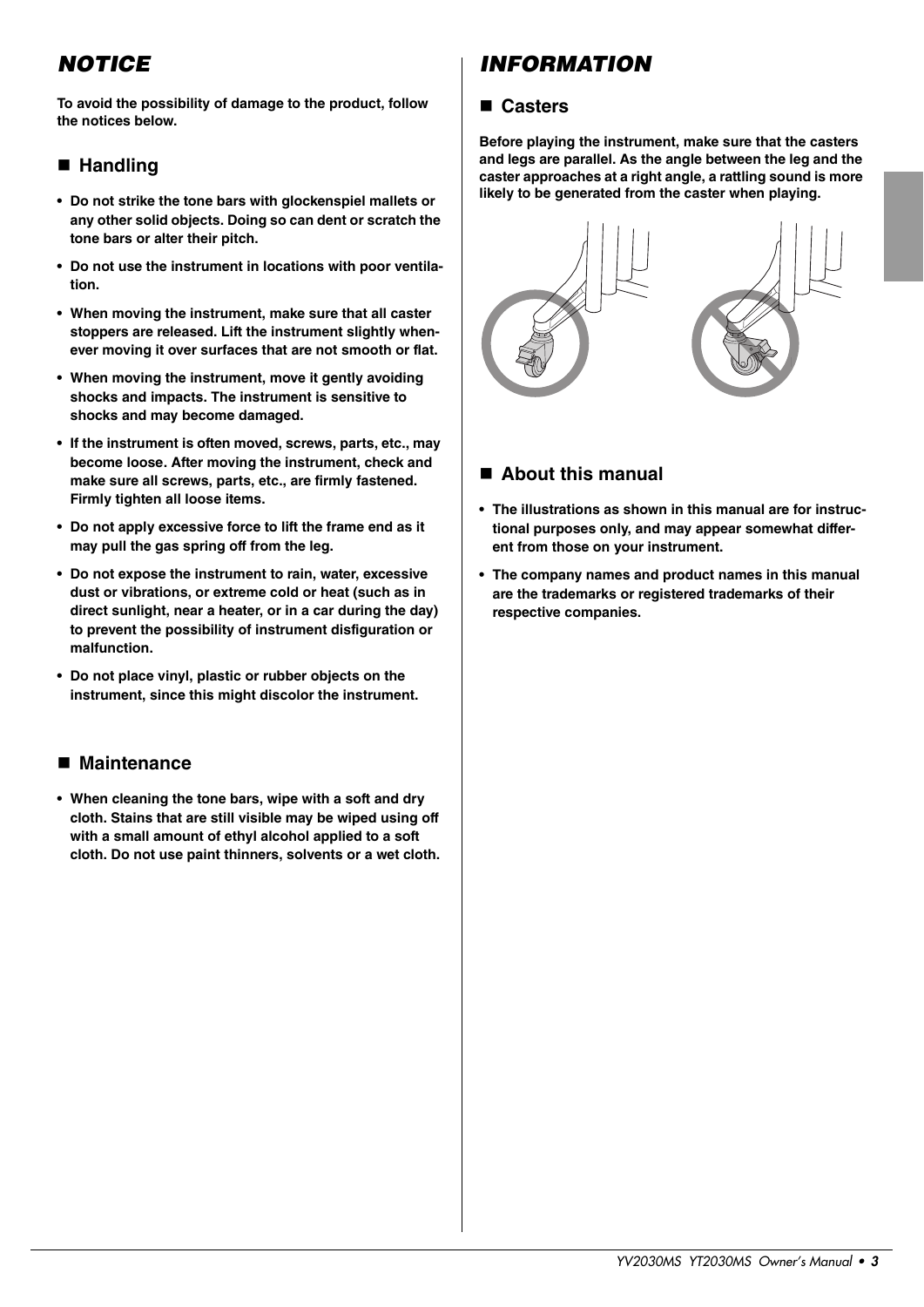## Introduction

Thank you for purchasing the Yamaha VIBRAPHONE YV2030MS or METALLOPHONE YT2030MS.

This vibraphone or metallophone, can be used in school performances or playing by hobbyists.

To get full use and performance enjoyment from this instrument, please read this owner's manual carefully before using it. After you have read the manual, keep it in a safe and handy place for future reference. The illustrations in this manual show the YV2030MS, but the information applies to the YT2030MS (except where indicated). For handling a vibraphone variable-speed driver, refer to the manual bundled with the vibraphone variable-speed driver.

## Confirmation of Packing Contents

The shipping package of your YV2030MS/YT2030MS should contain the parts shown below. Before assembling the instrument, confirm that all parts are included as listed.

\* If a part is missing, please contact your dealer or qualified Yamaha service personnel.

q **Owner's Manual (this document)**



w **Main unit × 1 (tone bars, frame, damper, driver attachment; YV2030MS only)**





A vibraphone variable-speed driver YVD10 (sold separately) and an AC adaptor (sold separately) are required for rotating the fans of the YV2030MS.



**(5) Resonators (natural tone side) × 1** 



**6** Resonators (accidental tone side)  $\times$  1



 $\overline{O}$  Mallet x 2

**(8)** Drop cover  $\times$  1

**(9) M8 socket screw × 2, M6 socket screw × 7, cup head square neck bolt × 1, wing nut × 1 (YV2030MS) M8 socket screw × 2, M6 socket screw × 6 (YT2030MS)**  $*$  These parts (M6 socket screw  $\times$  1, cup head square neck bolt, and wing nut) for the YV2030MS are specifically used for assembling the vibraphone variable-speed driver YVD10 (sold separately). Be careful not to lose them.

#### $(0)$  Hex key  $\times$  1

!1 **Yamaha representative or the authorized distributor list x1**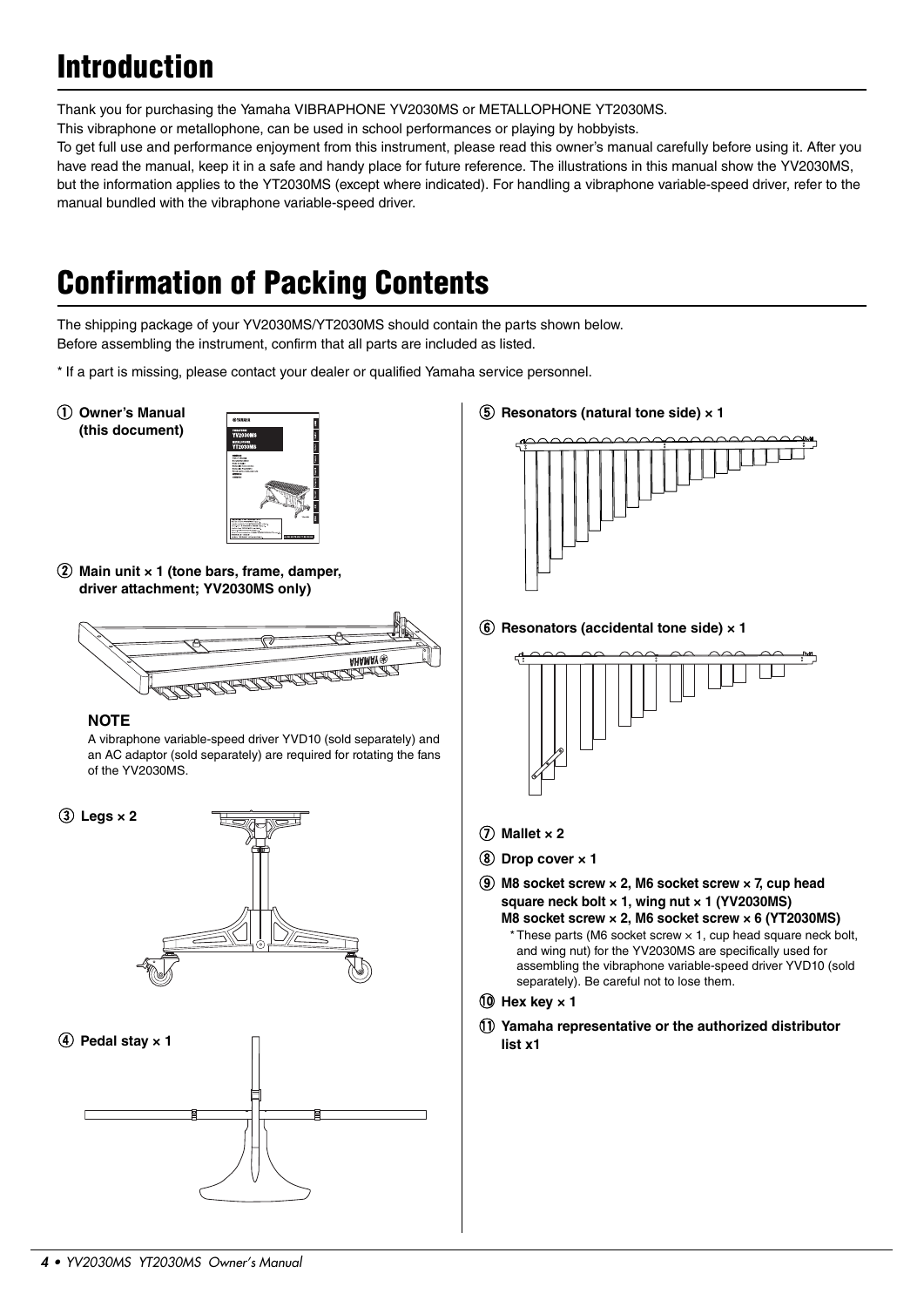### Part Names



### Assembly



Assemble the instrument in a place where there is sufficient room.

**1. Align the white marks on the left leg and pedal stay, and then connect the left leg, pedal stay and right leg.**

In this step, also turn the slant stay connectors upward and the damper pedal towards to you.



**2. Temporarily fix the four screws with included hex key.**

Use the larger screws to secure the pedal stay.

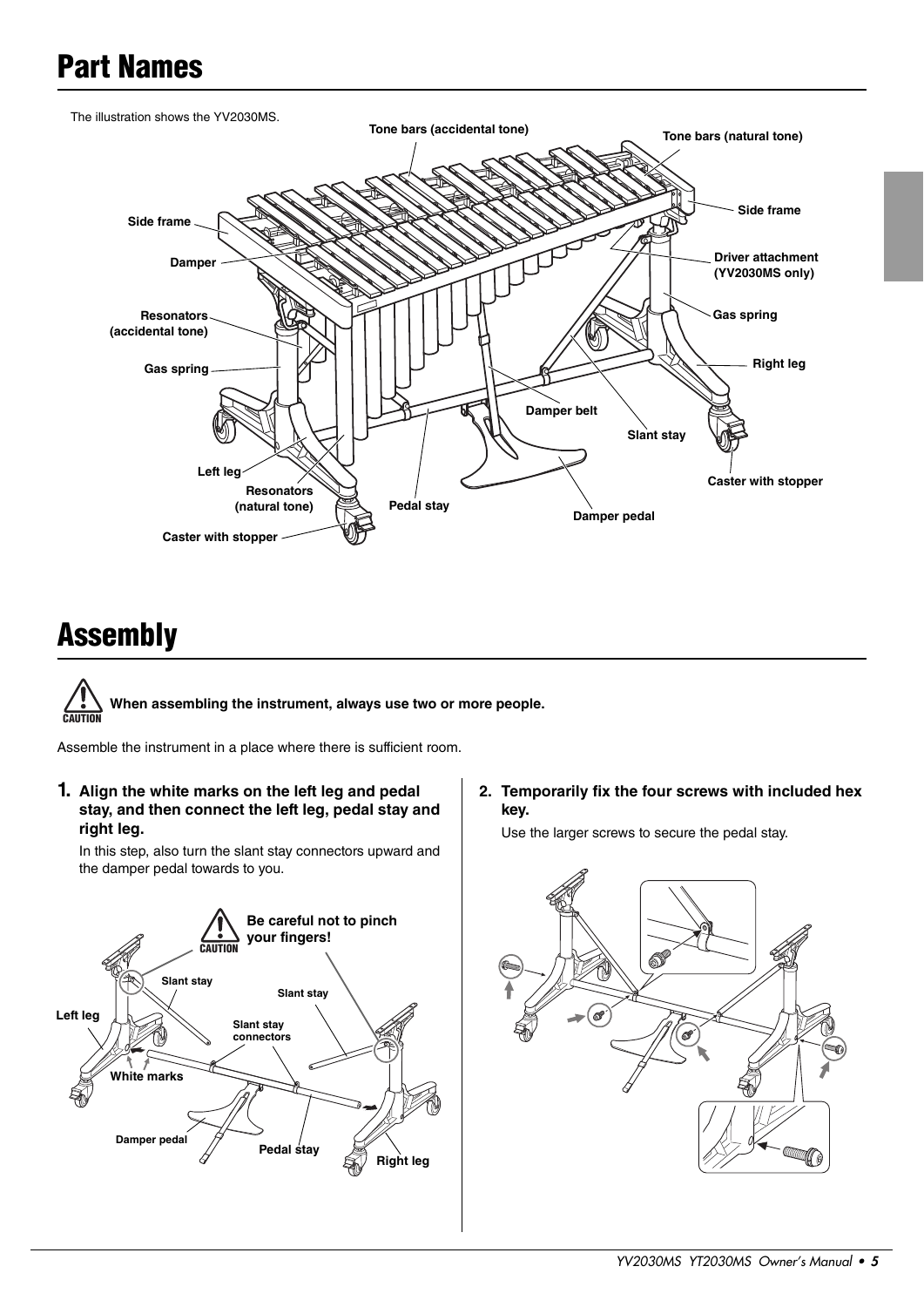#### Assembly

**3. Tighten the screws in the order of**  $\bullet$  **slant stays** and <sup>**@**</sup> pedal stay.



**6. To prevent the pedal from moving uncontrollably, secure the damper by hooking the damper belt tip to the hook of the main unit.**



**7. Stand the instrument upright while being careful to avoid overturning or falling of instrument.**



To prevent damage to the floor and the main unit, leave the main unit in the shipping package, or place a carpet or a soft cloth on the floor where the main unit will be placed.

**4. Set the main unit upside down.**

**5. Turn the leg assembly upside down, put it on the main unit, and then secure it with the four screws.**

#### **NOTE**

If the direction of legs and main unit is not correct, the location pins and holes may be misaligned, and may not be assembled properly.





**8. Lock the casters by pressing the stoppers of the left and right casters.**



**9. Lower the damper pedal.**

Unbuckle the damper belt to avoid excessive tension to the belt when raising the position of the instrument height in step 11.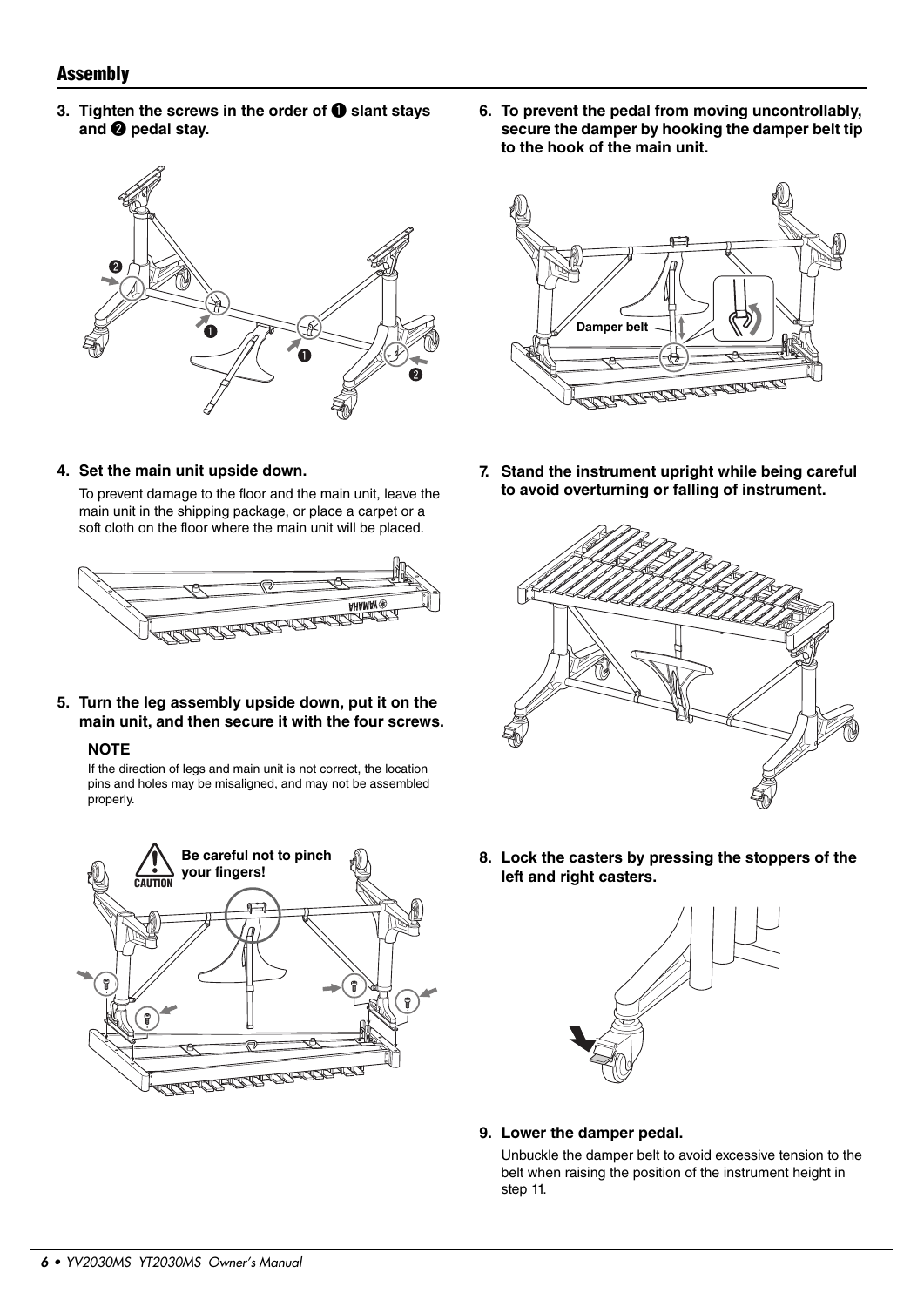#### **10.Insert the resonators into the grooves of the side frame at the treble side.**

When attaching the bass side of resonators, pass the edge of the resonators through the grooves in the middle of resonator holders from below. If the temperature is 23°C or more, use the shallow grooves **A**; or if the temperature is below 23°C, use the deeper grooves **B**, to get optimal resonance.

#### **NOTE**

• Due to the structure of the instrument, the resonators (both natural tone and accidental tone) can only be installed in the correct position.





#### **11. Adjust the instrument height.**

Pulling up the lever on the left and right leg raises the height away from the floor, while pressing the instrument strongly from above while pulling up the lever lowers it toward the floor. When you release the lever, the instrument height is fixed at that height.



#### **NOTE**

- The legs have a scale that serves as a guide for adjusting the height.
- We recommend that you lower the height slightly more than you intend, and then make minor adjustments while raising it little by little.
- Adjust the left and right height at the same time to keep the level of the tone bars.
- Grease is applied to the cylinders of the legs to change the instrument height smoothly. If grease is sticks to your hand, rinse it with running water.
- Unbackle the damper belt when you re-adjust the instrument height.

#### **12.Adjust the depth of the pedal pressing.**

Unbuckle the damper belt, adjust the position of the pedal, and then fix it by buckling the belt.



**13.Make sure that all screws on each part are tightened securely.**

The assembly is now complete.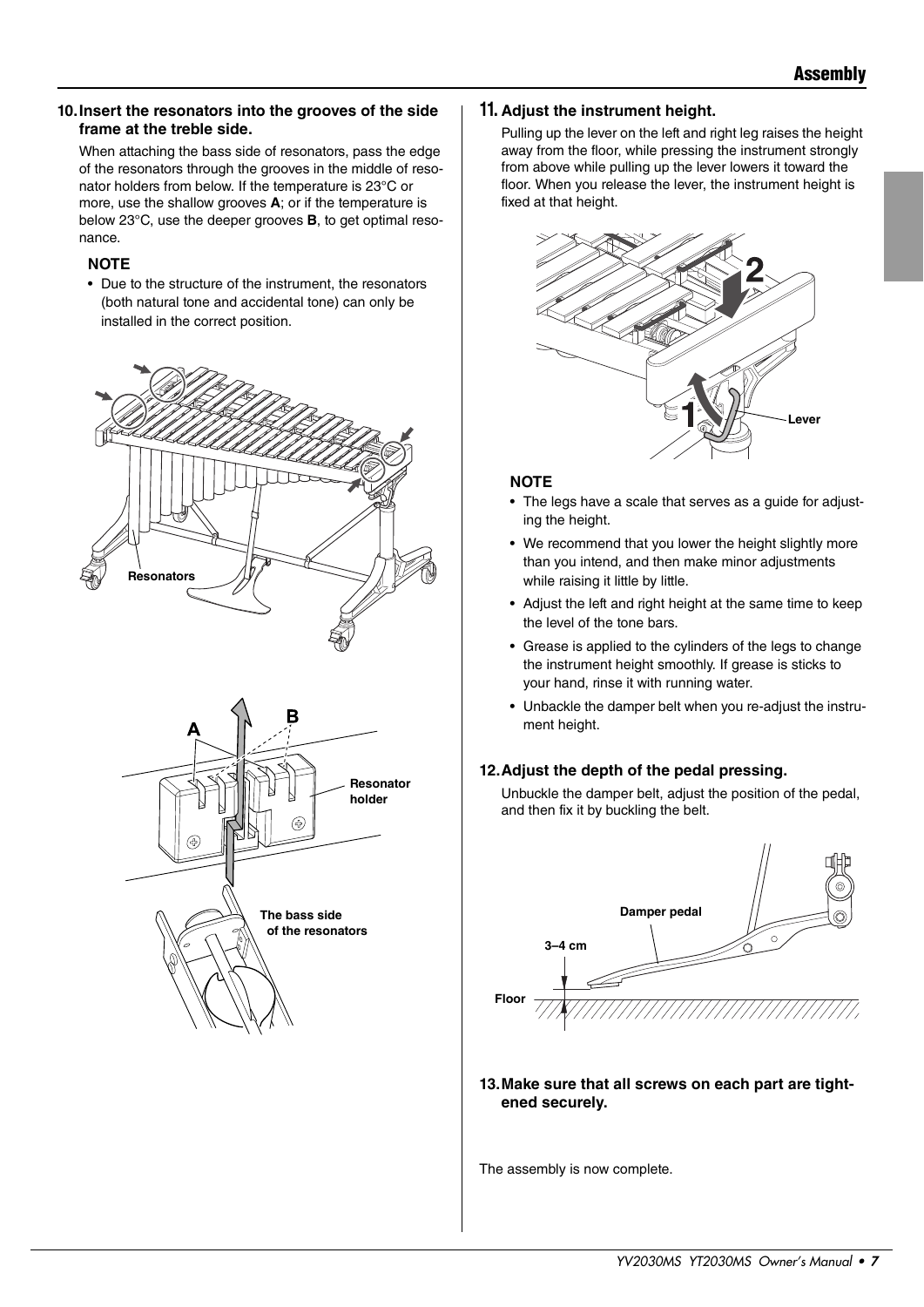## **Specifications**

| Range                              | YV2030MS: 3 octaves; F33-F69<br><b>YT2030MS: 3 octaves: C40–C76</b> |
|------------------------------------|---------------------------------------------------------------------|
| <b>Bars</b>                        | Aluminum alloy                                                      |
| <b>Height Adjustable</b>           | From 66 cm to 85 cm                                                 |
| Dimensions (WxD)                   | 110 cm $\times$ 74 cm                                               |
| Weight                             | YV2030MS: 31 kg<br>YT2030MS: 28 kg                                  |
| <b>Included Accessories</b>        | Drop cover, mallets (ME-303), hex key                               |
| <b>Separately Sold Accessories</b> | Vibraphone variable-speed driver (YVD10)                            |

\* The contents of this manual apply to the latest specifications as of the publishing date. To obtain the latest manual, access the Yamaha website and then download the manual file. Since specifications, equipment or separately sold accessories may not be the same in every locale, please check with your Yamaha dealer.

#### Comparison with piano keyboard

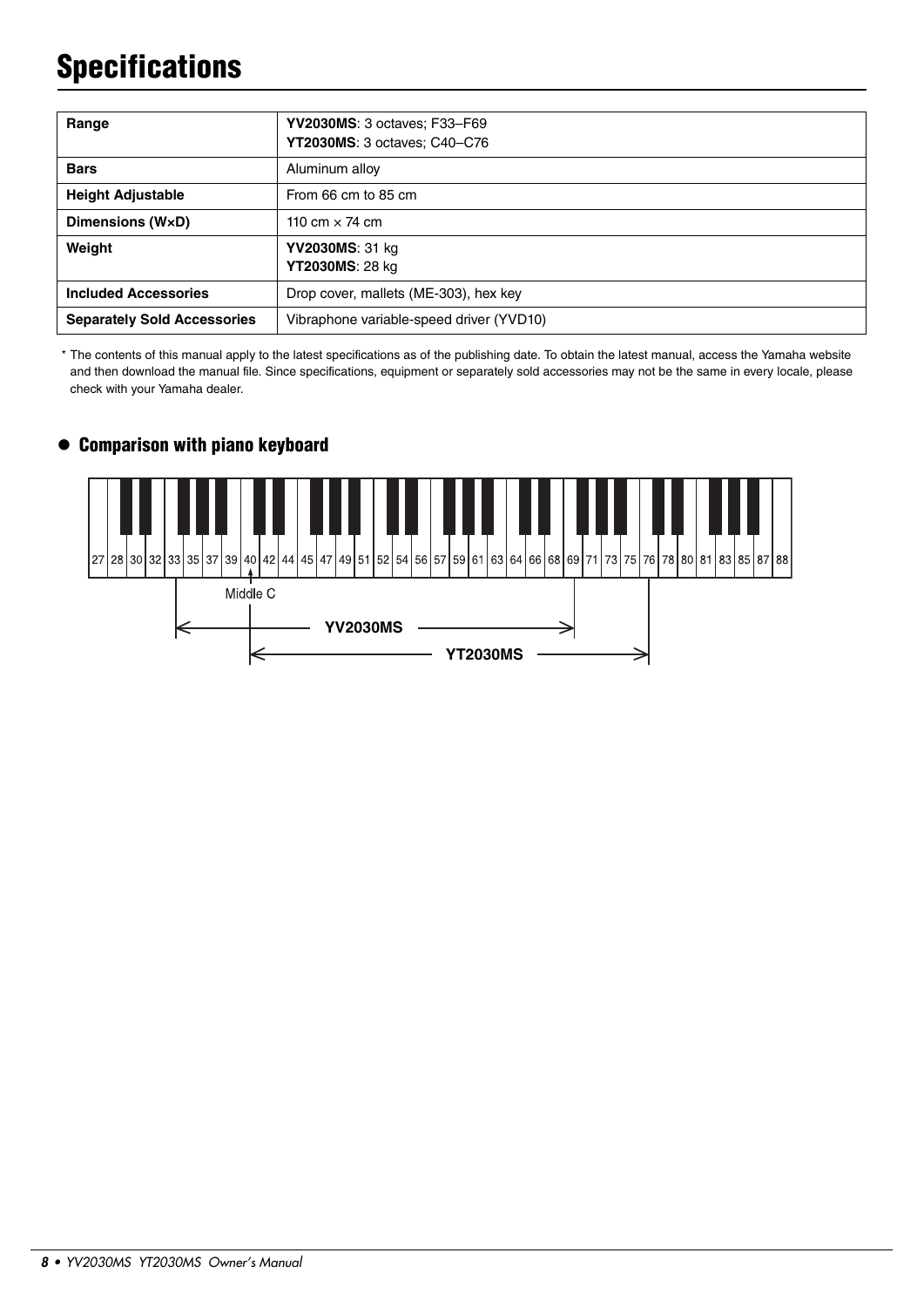### **MEMO**